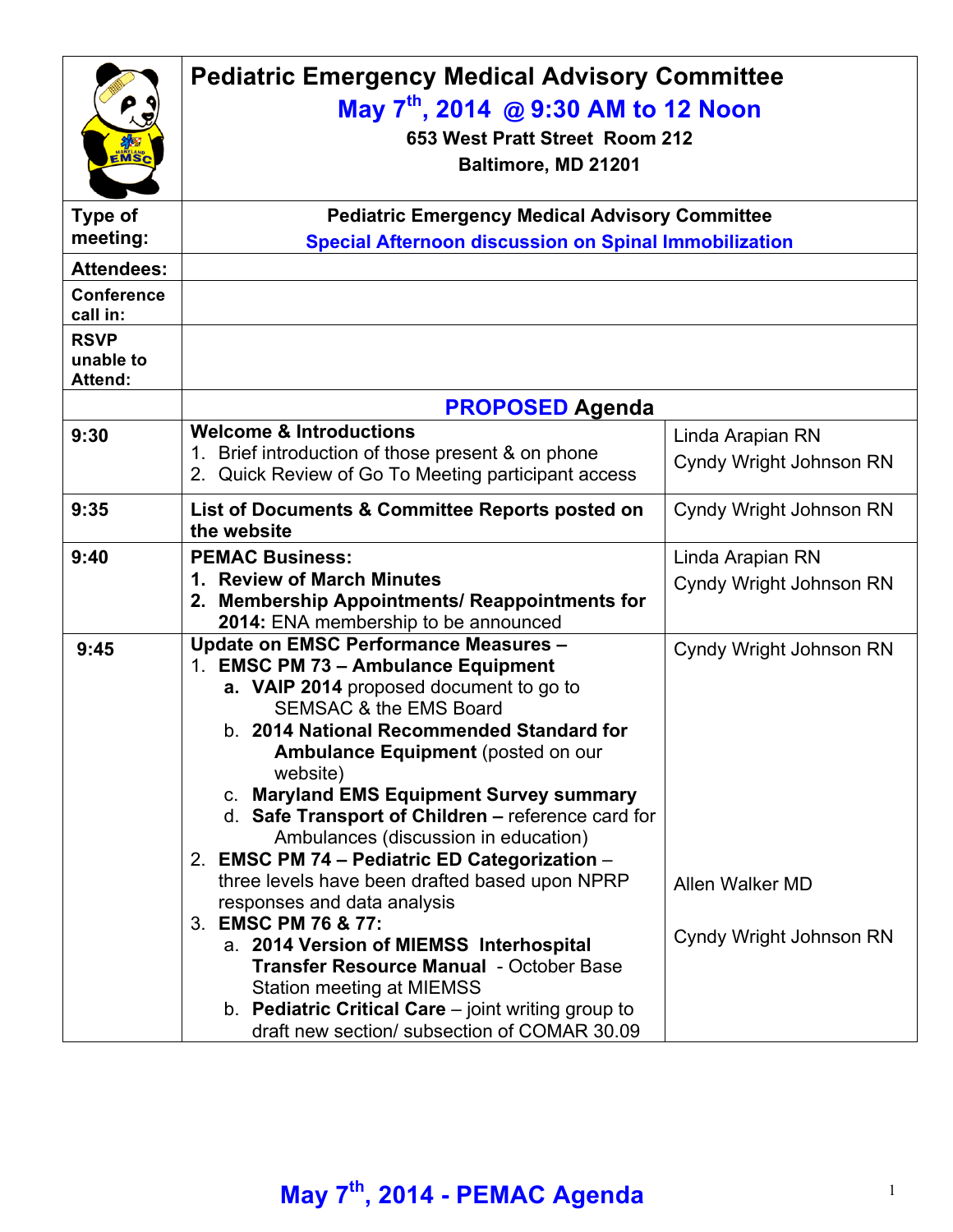| 10:00 | <b>PROTOCOL Sub Committee Report</b><br><b>EMSC PM 71 &amp; 72</b><br>1. July 1 2014 Protocol Rollout:<br>Live on March 1, 2014 for EMS providers. Hospital<br>Base Station update on Protocols will be available in<br>early April 2014. All must complete the 2014<br>Updates before June 30 <sup>th</sup> 2014.                                                                                                                                                                                                                                               | Allen Walker MD |
|-------|------------------------------------------------------------------------------------------------------------------------------------------------------------------------------------------------------------------------------------------------------------------------------------------------------------------------------------------------------------------------------------------------------------------------------------------------------------------------------------------------------------------------------------------------------------------|-----------------|
|       | 2. March Protocol Review Committee report<br>$\triangleright$ Surgical Cricothyroidotomy >15 years<br>$\triangleright$ High Performance CPR > 8 years                                                                                                                                                                                                                                                                                                                                                                                                            |                 |
|       | 3. Protocols under consideration for 2015<br>$\geq 2015$ Glucometer Requirement for all BLS<br>$\geq 2015$ Glucose Paste – BLS<br>$\triangleright$ Taser Protocol<br>$\triangleright$ Ventilation Protocol –enhancement of GPC<br>> BCFD Substance Abuse PILOT<br>> iSTAT Research Protocol - MSP / RACSTC<br>$\triangleright$ Sodium Bicarb changes<br>$\triangleright$ Hyperkalemia changes<br>$\triangleright$ Magnesium Addition to Formulary<br>■ Asthma<br>• Ventricular Tachycardia<br>■ Eclampsia<br>$\triangleright$ Spinal Protocol proposed revisions |                 |
|       | 4. Internal PEMAC review of the Protocols to identify<br>the definitions by age throughout - August /<br>September meeting.                                                                                                                                                                                                                                                                                                                                                                                                                                      |                 |
|       | 5. Other Protocol recommendations                                                                                                                                                                                                                                                                                                                                                                                                                                                                                                                                |                 |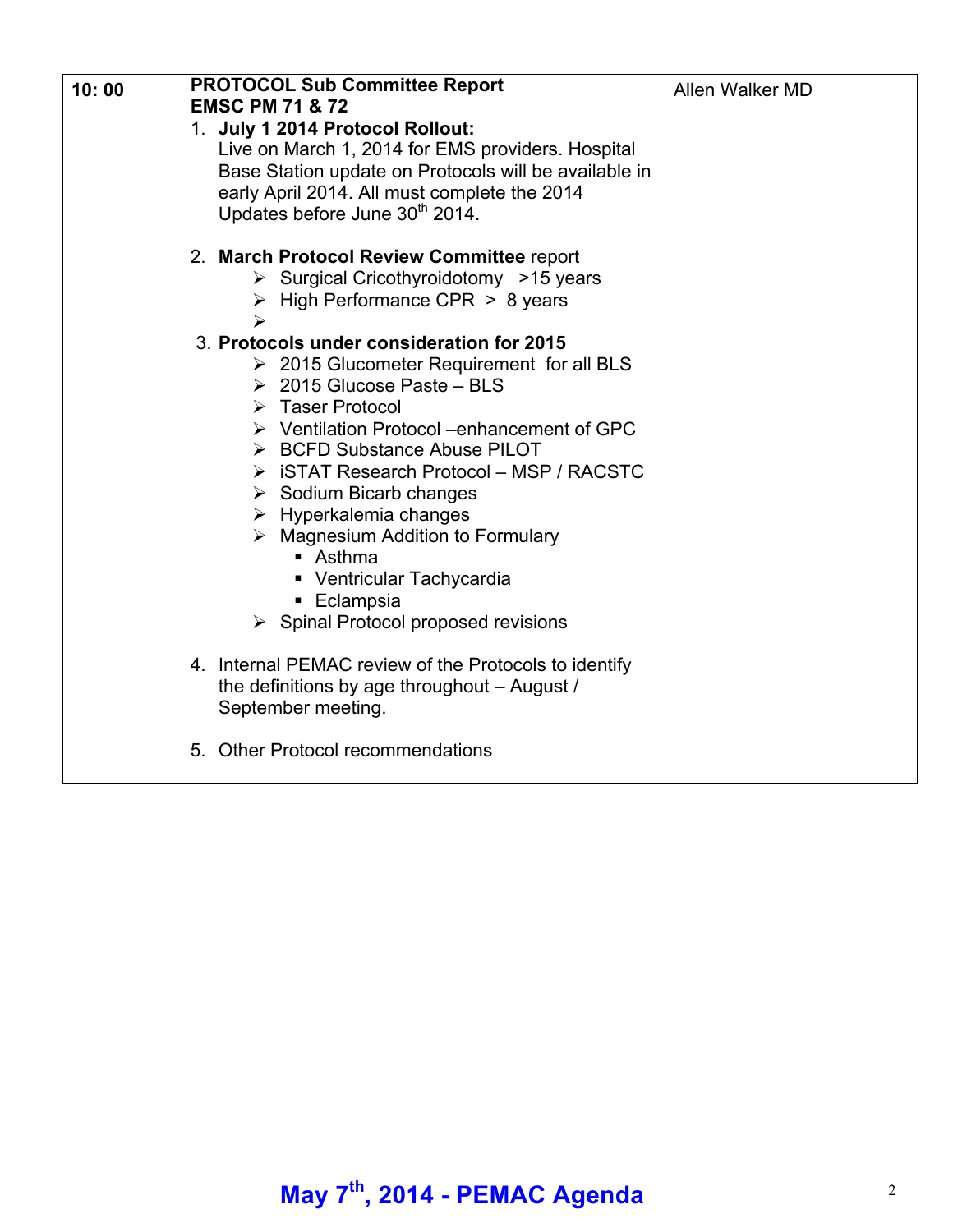|       | <b>EDUCATION Sub Committee</b>                            |                            |
|-------|-----------------------------------------------------------|----------------------------|
| 10:30 |                                                           | Danielle Joy               |
|       | 1. PEPP $3^{rd}$ Edition – EMS Care 2014 preconference &  | NREMTP/ Cyndy              |
|       | CE credit discussion                                      | Wright Johnson RN          |
|       | 2. APLS - Maryland implementation pending CME             |                            |
|       | approval                                                  | Allen Walker MD            |
|       |                                                           | EL&C                       |
|       | 3. Continuing Education for different levels of providers |                            |
|       | - Maryland & National Registry                            |                            |
|       | 4. BLS Committee                                          |                            |
|       | 5. ALS Committee                                          | <b>Sherry Summers RN</b>   |
|       | 6. ENPC Instructor Meeting/ ENA Pediatric Committee       | Danielle Dunn              |
|       | 7. 2014 Conference Schedule - please see online           |                            |
|       | 8. Other Educational opportunities                        | Committee                  |
| 10:45 | <b>Family Centered Care Sub Committee</b>                 | Mary Ellen Wilson          |
|       |                                                           | <b>RN</b>                  |
|       | 1. Right Care When it Counts - Public Service             |                            |
|       | Announcement with Children & Youth                        |                            |
|       | 2. EMSC National FAN conference calls                     |                            |
|       | 3. Topics and formats for Tween & Teen Injury             |                            |
|       | Prevention at MSFA summer convention                      |                            |
|       | 4. Panda Bear Mascot program for outreach to children     |                            |
|       | and families.                                             |                            |
| 11:00 | <b>Maryland Organizations</b>                             |                            |
|       |                                                           | <b>Rich Lichenstein MD</b> |
|       | <b>AAP Updates</b>                                        |                            |
|       | $\triangleright$ Maryland update – COPEM & COVIPP         | Rich Lichenstein MD        |
|       | > National COVIPP                                         | Joe Wright MD/             |
|       | $\triangleright$ National update – COPEM                  | <b>Cyndy Wrigth</b>        |
|       |                                                           | <b>Johnson RN</b>          |
|       | <b>ACEP Updates - new website &amp; management</b>        |                            |
|       | www.mdacep.org                                            | Kathy Brown MD             |
|       | $\triangleright$ Maryland update – EMS Committee          |                            |
|       | $\triangleright$ Maryland's NEW - Pediatric Committee     | Kathy Brown MD             |
|       | $\triangleright$ Partnership with APSL Courses            |                            |
|       |                                                           |                            |
|       | <b>ENA Updates - www.mdena.org</b>                        | <b>Sherry Summers</b>      |
|       | $\triangleright$ State report                             | RN/ new member             |
|       | $\triangleright$ Local updates                            |                            |
|       | > Maryland ENA Regional Conferences                       |                            |
|       | $\triangleright$ ENA by the Bay summary                   |                            |
|       | > ENPC / Pediatric State Committee meeting                |                            |
|       |                                                           |                            |
|       | <b>SCHOOL HEALTH Updates</b>                              | Laurel Moody RN            |
|       | $\triangleright$ School Health committee(s) update        |                            |
|       |                                                           |                            |
|       | <b>Critical Care Updates</b>                              |                            |
|       | $\triangleright$ AACN                                     | Liz Berg RN                |
|       | $\triangleright$ AAP                                      | <b>Charlotte Glicksman</b> |
|       |                                                           | <b>MD</b>                  |
|       |                                                           |                            |
|       | <b>Commercial Ambulance Service Advisory</b>              |                            |

**May 7th, 2014 - PEMAC Agenda** <sup>3</sup>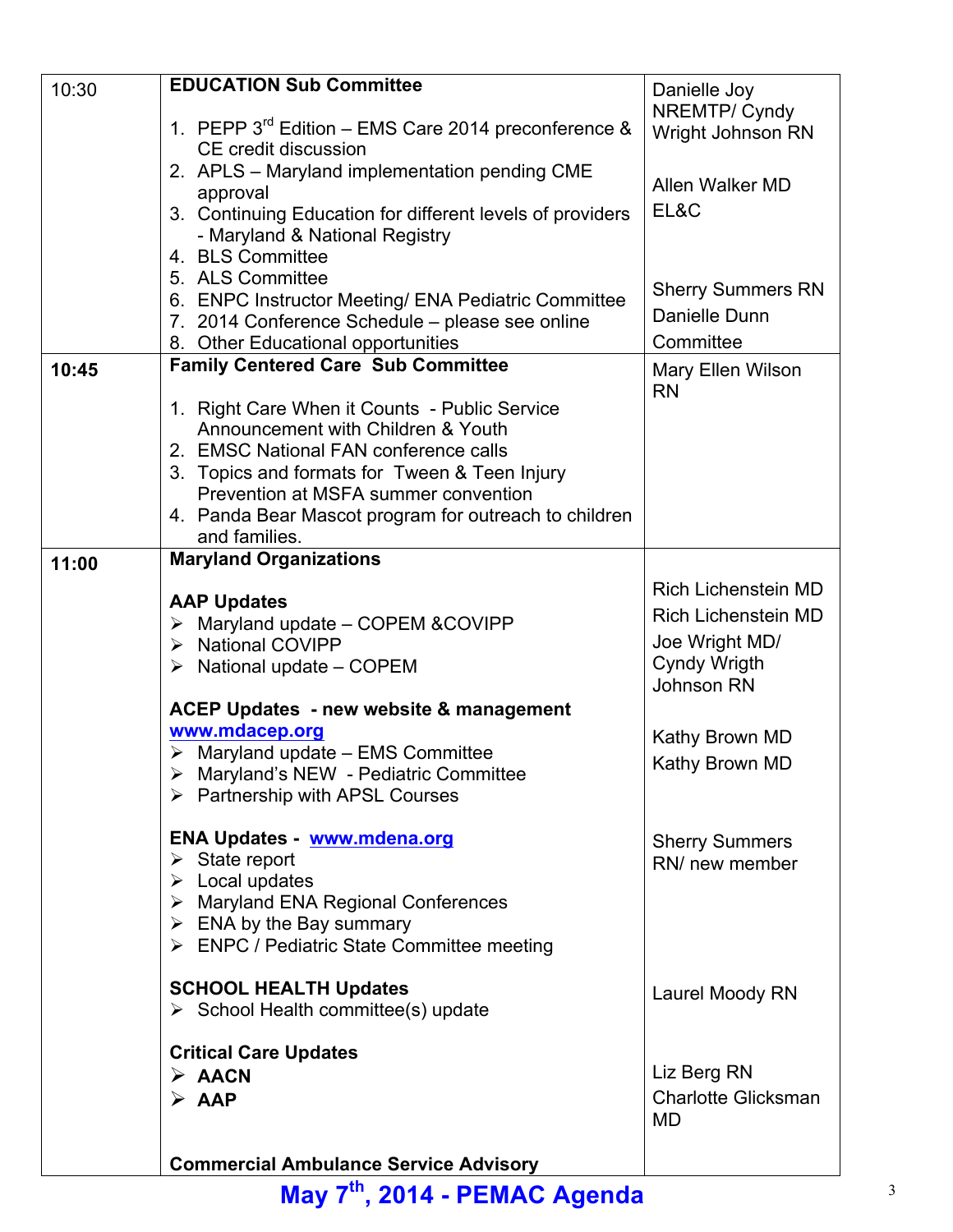|       | <b>Committee (CASAC)</b>                                                                       | <b>Melanie Mathews RN</b>  |
|-------|------------------------------------------------------------------------------------------------|----------------------------|
|       | $\triangleright$ January Meeting update                                                        |                            |
|       | $\triangleright$ SCT subcommittee                                                              |                            |
|       | $\triangleright$ Neonatal subcommittee                                                         |                            |
|       |                                                                                                |                            |
| 11:15 | <b>Transport &amp; Interfacility Update</b>                                                    |                            |
|       | <b>EMSC PM 76 &amp; 77 and MIEMSS regulatory review</b>                                        |                            |
|       | process                                                                                        | Danielle Joy               |
|       | 1. Safe Transport of Children - Reference Card                                                 |                            |
|       | 2. Safe Transport of Children in Ambulance-editing                                             |                            |
|       | of conference call and LMS                                                                     | Cyndy Wright               |
|       |                                                                                                | <b>Johnson RN</b>          |
|       | 3. SOCALR Regulations<br>a. Specialty Care Service Regulations                                 |                            |
|       | b. Neonatal Transport Service Regulations                                                      |                            |
|       | c. Status of Board of Nursing regulations                                                      |                            |
|       |                                                                                                |                            |
|       | 4. Pediatric Critical Care Transport section of                                                |                            |
|       | SOCALR regulations - restarting the work group                                                 |                            |
|       | with goal for Summer document for comment                                                      |                            |
| 11:30 | <b>Research and EVBG update</b>                                                                |                            |
|       | 1. EMSC TI Grant updates                                                                       | Karen OConnell MD          |
|       | a. Family Presence                                                                             | Randy Burd MD              |
|       | b. Trauma Checklist                                                                            |                            |
|       | c. Other TI Grant updates                                                                      |                            |
|       | 2. NASEMSO presentations on EVBG                                                               | Joe Wright MD/             |
|       |                                                                                                | Kathy Brown MD             |
|       | 3. Maryland EMSC Data & QI collaborative                                                       |                            |
|       |                                                                                                | <b>Cyndy Wright</b>        |
|       | 4. Other research projects                                                                     | <b>Johnson RN</b>          |
|       |                                                                                                | Jen Anders MD              |
|       |                                                                                                |                            |
| 11:45 | <b>Injury Prevention Sub Committee &amp; Updates</b><br><b>Please see Summaries from:</b>      | <b>Rich Lichenstein MD</b> |
|       | 1. EMSC: CPS & OP Healthcare Project (SHA)                                                     |                            |
|       | Tween Passenger Safety project please contact                                                  | Susanne Ogaitis            |
|       | Susanne Ogaitis-Jones @ cps@miemss.org for                                                     | Jones MPH                  |
|       | materials and information                                                                      |                            |
|       |                                                                                                |                            |
|       | 2. Safe Kids Maryland 2014 meeting dates will<br>occur after PEMAC in March and September with | Cyndy Wright               |
|       | June focused on attending Partnership Summit                                                   | Johnson RN                 |
|       |                                                                                                |                            |
|       | 3. Maryland Risk Watch/ MSFA-please see                                                        |                            |
|       | handout online                                                                                 |                            |
|       |                                                                                                |                            |
|       | 4. September 23, 2014 MidAtlantic Life Safety                                                  |                            |
|       | Conference - JH Applied Physics Lab in Howard                                                  |                            |
|       | County                                                                                         |                            |
|       |                                                                                                |                            |